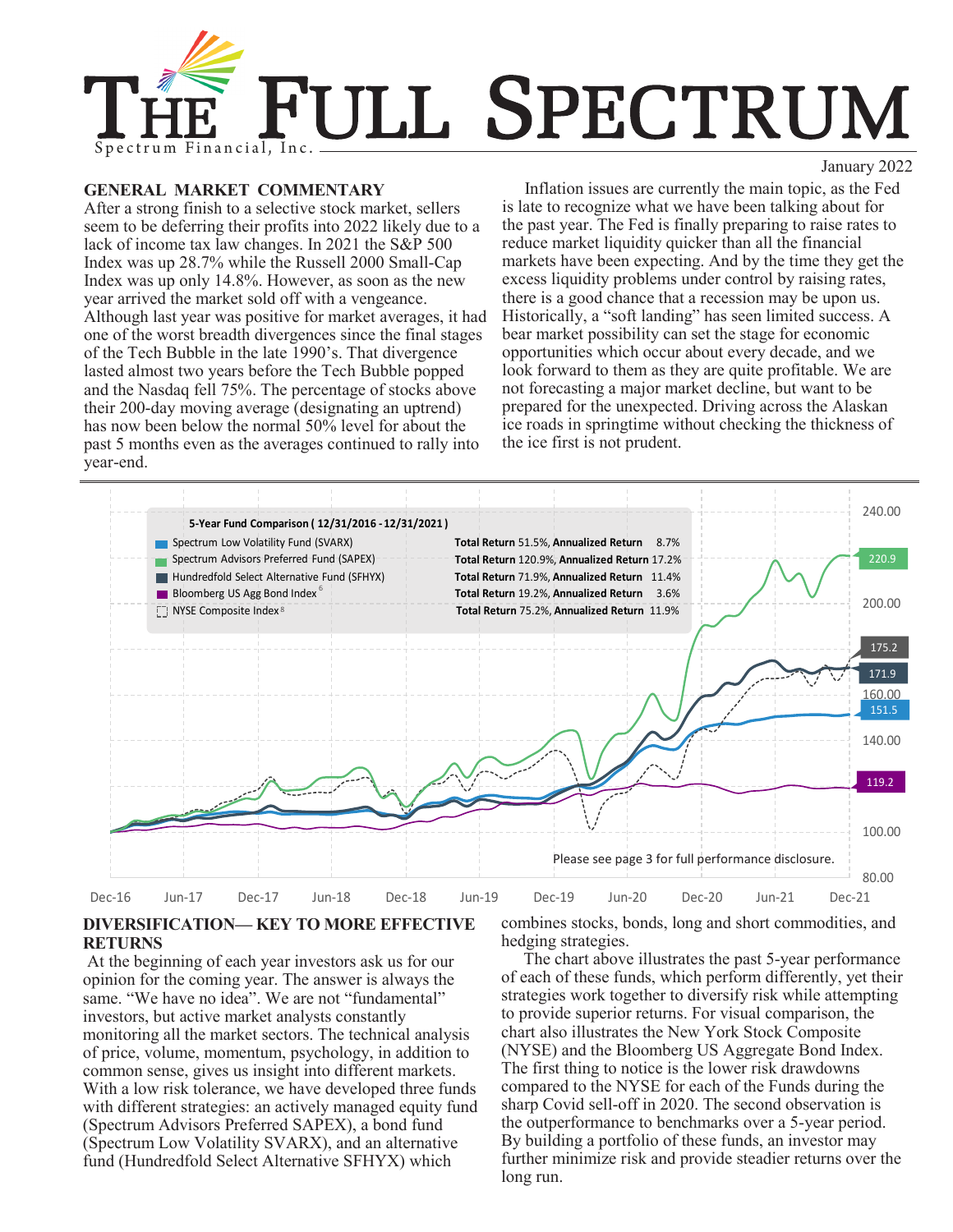# **AssetMaxx**℠**—Actively Managed Mutual Fund Performance Review**

### **The Spectrum Funds**

| <b>Spectrum Low Volatility Fund - SVARX</b>     |         |            |                      | Annualized |           |                                        |  |
|-------------------------------------------------|---------|------------|----------------------|------------|-----------|----------------------------------------|--|
| As of 12/31/2021                                | Quarter | <b>YTD</b> | $\mathbf{1}$<br>Year | 3<br>Year  | 5<br>Year | <b>Since</b><br>Inception <sup>1</sup> |  |
| <b>SVARX</b>                                    | 0.06%   | 4.10%      | 4.10%                | 12.22%     | 8.66%     | 7.80%                                  |  |
| S&P Lev Loan TR <sup>5</sup>                    | 0.36%   | 3.54%      | 3.54%                | 5.61%      | 3.88%     | 3.52%                                  |  |
| 50/50 Bloomberg VLI<br>HY/S&P Lev Loan TR Index | 0.53%   | 4.02%      | 4.02%                | 7.03%      | 4.85%     | 4.35%                                  |  |

| <b>Portfolio Composition</b>   | 9/30/2021 | 12/31/2021 |  |
|--------------------------------|-----------|------------|--|
| High Yield                     | 8.37%     | 2.59%      |  |
| HY Credit Default Swaps        | $-10.07%$ | 21.62%     |  |
| <b>Floating Rate</b>           | 31.72%    | 42.28%     |  |
| Municipal                      | 0.25%     | 26.48%     |  |
| Government                     | 0.00%     | 0.00%      |  |
| Mortgage-Backed                | 43.50%    | 64.36%     |  |
| Bond - Other                   | 12.70%    | 18.52%     |  |
| Preferred                      | 35.13%    | 14.80%     |  |
| $1$ Inception date: 12/16/2013 | 121.58%   | 190.65%    |  |
|                                |           |            |  |

Expense Ratio: 3.02%

| <b>Spectrum Advisors Preferred Fund - SAPEX</b>     |         |            |                      | Annualized             |            |                               |  |
|-----------------------------------------------------|---------|------------|----------------------|------------------------|------------|-------------------------------|--|
| As of 12/31/2021                                    | Quarter | <b>YTD</b> | $\mathbf{1}$<br>Year | $\overline{3}$<br>Year | 5<br>Year  | <b>Since</b><br>Inception $2$ |  |
| <b>SAPEX</b>                                        | 9.70%   | 17.23%     | 17.23%               | 26.07%                 | 17.16%     | 12.80%                        |  |
| S&P 500 TR <sup>4</sup>                             | 11.03%  | 28.71%     | 28.71%               | 26.04%                 | 18.45%     | 15.34%                        |  |
| 60/40 NYSE TR &<br>Bloomberg US AGG TR <sup>8</sup> | 4.09%   | 11.79%     | 11.79%               | 12.38%                 | 8.54%      | 6.97%                         |  |
| <b>Portfolio Composition</b>                        |         |            |                      | 9/30/2021              | 12/31/2021 |                               |  |

| <b>PULLIUIIU CUITIDUSILIUII</b>        | 5/50/2021 | LZ/JL/ZUZL |
|----------------------------------------|-----------|------------|
| Large Cap Equity                       | 73.81%    | 75.01%     |
| Mid Cap Equity                         | 0.00%     | 0.00%      |
| Small Cap Equity                       | 25.25%    | 35.71%     |
| <b>International Equity</b>            | 0.00%     | 0.00%      |
| Fixed Income                           | 29.60%    | 55.31%     |
| $\frac{1}{2}$ Inception date: 6/1/2015 | 128.67%   | 166.03%    |
|                                        |           |            |

Expense Ratio: 2.35%

#### **The Hundredfold Select Alternative Fund**

| <b>Hundredfold Select Alternative Fund</b>      |                      |            |                           |                    | Annualized                  |             |             |                                 |  |
|-------------------------------------------------|----------------------|------------|---------------------------|--------------------|-----------------------------|-------------|-------------|---------------------------------|--|
| As of 12/31/2021                                | Quarter              | <b>YTD</b> | $\mathbf{1}$<br>Year      | 3<br>Years         | 5<br>Years                  | 10<br>Years | 15<br>Years | Since<br>Inception <sup>3</sup> |  |
| <b>SFHYX</b>                                    | 1.47%                | 8.06%      | 8.06%                     |                    | 17.51% 11.43% 8.36%         |             | 7.66%       | 7.23%                           |  |
| S&P 500 TR <sup>4</sup>                         | 11.03%               | 28.71%     |                           |                    | 28.71% 26.04% 18.45% 16.53% |             | 10.65%      | 11.02%                          |  |
| <b>Bloomberg Agg Bond</b><br>Index <sup>6</sup> | 0.01%                |            | $-1.54\% -1.54\% -4.79\%$ |                    | 3.57%                       | 2.90%       | 4.08%       | 3.99%                           |  |
| <b>Portfolio Composition</b>                    |                      |            |                           | 9/30/2021          |                             |             | 12/31/2021  |                                 |  |
| High Yield                                      |                      |            |                           | $-4.99%$           |                             |             | 19.38%      |                                 |  |
|                                                 | <b>Floating Rate</b> |            |                           | 25.78%             |                             |             | 37.12%      |                                 |  |
|                                                 | <b>Bond Other</b>    |            |                           | 78.95%             |                             |             |             | 43.95%                          |  |
| Managed Futures (net)                           |                      |            |                           | $-1.91%$           |                             |             | 20.17%      |                                 |  |
| Alternative                                     |                      |            |                           | 2.33%              |                             |             | 16.04%      |                                 |  |
| Equity                                          |                      |            |                           | 19.46%             |                             |             | 29.46%      |                                 |  |
| Expense Ratio: SFHYX 2.66%                      |                      |            |                           | 119.62%<br>166.11% |                             |             |             |                                 |  |

<sup>3</sup>Inception date: 9/1/2004, fund name changed from Spectrum High Yield Plus on June 11, 2008. Additionally, the Fund was reorganized on October 3, 2011 from a predecessor fund (the "Select Alternative Predecessor Fund") to a series of Northern Lights Fund Trust II, a Delaware statutory trust (the "Reorganization"). The Fund is a continuation of the Select Alternative Predecessor Fund and, therefore, the performance information includes performance of the Select Alternative Predecessor Fund.

The performance data quoted represents past performance. Past performance does not guarantee future results. Investment return and principal value will fluctuate, so that shares, when redeemed, may be worth more or less than their original cost. Current performance may be lower or higher than the performance data quoted and assumes the reinvestment of any dividend or capital gains distributions. For performance current to the most recent month end, please call 1-888-572- 8868. An investor should carefully consider the investment objectives, risks, charges and expenses prior to investing.

*The prospectus and summary prospectus contain this and other information about the Funds and should be read carefully prior to investing. To obtain a prospectus and summary prospectus, please call Gemini Fund Services at 855- 582-8006 or access [www.thespectrumfunds.com](http://www.thespectrumfunds.com) or [www.hundredfoldselect.com](http://www.hundredfoldselect.com) .* 

The Funds are distributed by Ceros Financial Services, Inc. (Member FINRA/SIPC). Ceros and Spectrum Financial, Inc./ Hundredfold Advisors are not affiliated entities. Advisors Preferred, LLC, the Funds' advisor is a commonly held affiliate of Ceros. Date of first use: 1/26/2022

<sup>4</sup>S&P 500 TR Index is a capitalization weighted index of 500 stocks representing all major domestic industry groups and assumes the reinvestment of dividends and capital gains. It is not possible to directly invest in any index.

**S&P/LSTA U.S. Leveraged Loan 100 Index: This benchmark is** designed to reflect the performance of the largest facilities in the U.S. dollar leveraged loan market.

**Bloomberg U.S. AGG: Bond Index:** The Bloomberg U.S. Aggregate Bond Index measures performance of the total U.S. investment grade bond market. It is a market value-weighted index that tracks the daily price, coupon, pay-downs, and total return performance of fixed-rate, publicly placed, dollardenominated, and non-convertible investment grade debt issues with at least \$250 million par amount outstanding and with at least one year to final maturity.

7 50/50 "Bloomberg US High Yield Very Liquid TR Index"/ "S&P/ LSTA U.S. Leveraged Loan 100 Index": This benchmark gives 50% weight to the Bloomberg VLI HY Index and 50% weight to the S&P Leveraged Loan Index. *Bloomberg High Yield VL Index*  benchmark includes publicly issued U.S. dollar denominated non-investment grade, fixed-rate taxable corporate bonds that have a remaining maturity of at least one year, regardless of optionality. The bonds are rated high-yield (Ba1/BB+/BB+ or below) using the middle rating of Moody's, S&P, and Fitch, respectively (before July 1, 2005, the lower of Moody's and S&P was used). Included issues consist of only the three largest bonds from each issuer that has a minimum amount outstanding of \$500 million or more (face value) and less than five years from issue date.

<sup>8</sup>60/40 NYSE Composite/Bloomberg U.S. AGG Bond Index: This benchmark gives 60% weight to the NYSE Composite Index and 40% weight to the Bloomberg U.S. Agg. Bond Index. The NYSE Composite Index (NYA) measures the performance of all stocks listed on the New York Stock Exchange. It includes more than 1,900 stocks, of which over 1,500 are U.S. companies. Its breadth therefore makes it a much better indicator of market performance than narrow indexes that have far fewer components. The weights of the index constituents are calculated on the basis of their free-float market capitalization. The index itself is calculated on the basis of price return and total return, which includes dividends.

9 S&P Municipal Bond Index TR *is a broad, market valueweighted index that seeks to measure the performance of the U.S. municipal bond market*.

 $^{10}$ The Effective Federal Funds Rate (EFFR) is calculated as a volume-weighted median of overnight federal funds transactions reported in the FR 2420 Report of Selected Money Market Rates.